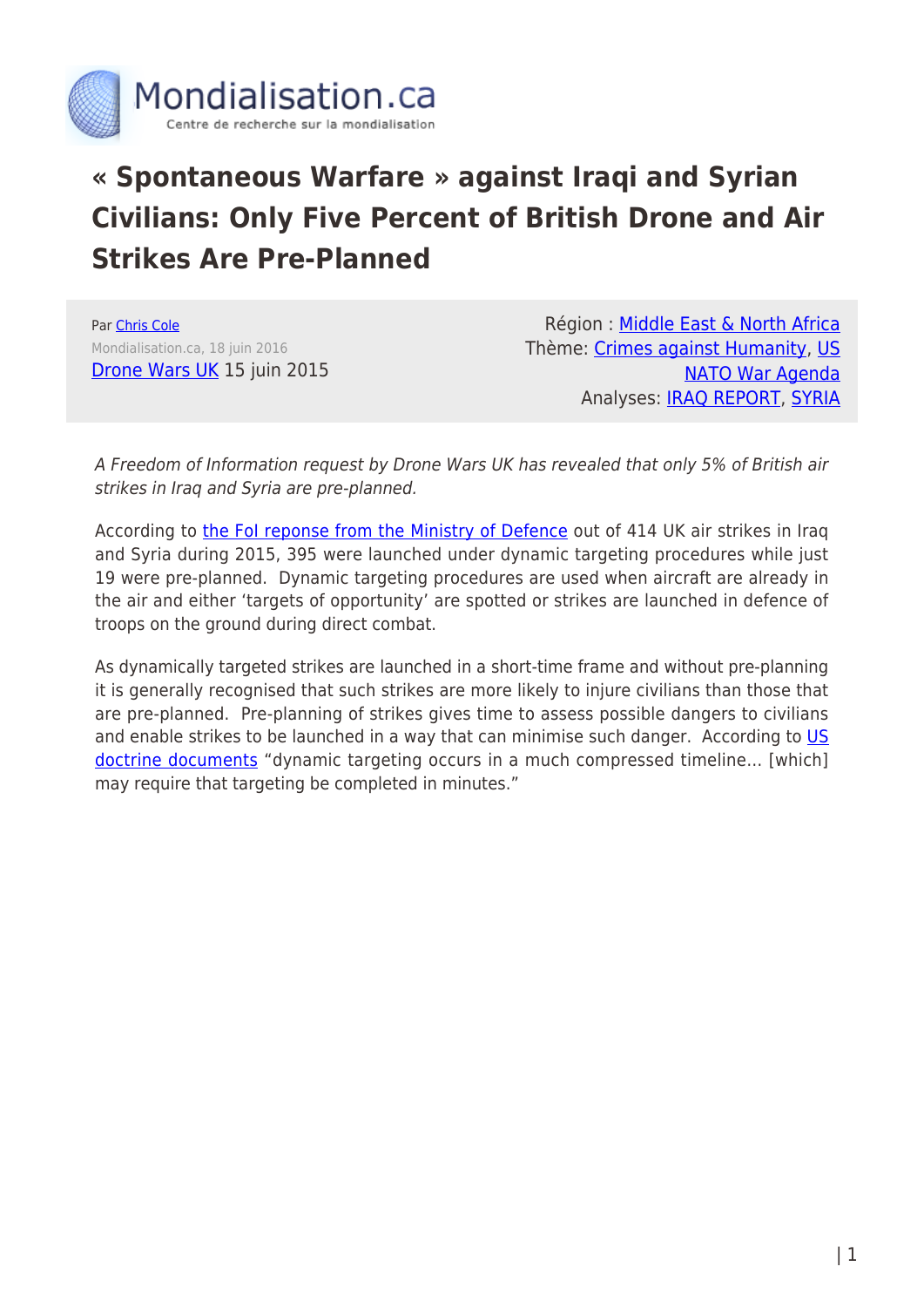

The Ministry of Defence continues to insist that there is no evidence that any of [the UK's](https://modmedia.blog.gov.uk/2016/06/09/defeating-daesh-the-defence-secretarys-view/) [845 air strikesl](https://modmedia.blog.gov.uk/2016/06/09/defeating-daesh-the-defence-secretarys-view/)aunched since September 2014 in Iraq and Syria have killed or injured civilians. Casualty reporting organisations however report that hundreds of civilians have been killed in Coalition air strikes. Airwars, which tracks strikes in Iraq and Syria [reported](https://twitter.com/airwars_/status/742697659513901056) [this week](https://twitter.com/airwars_/status/742697659513901056) that more than 1,300 civilians have been killed in Coalition air strikes.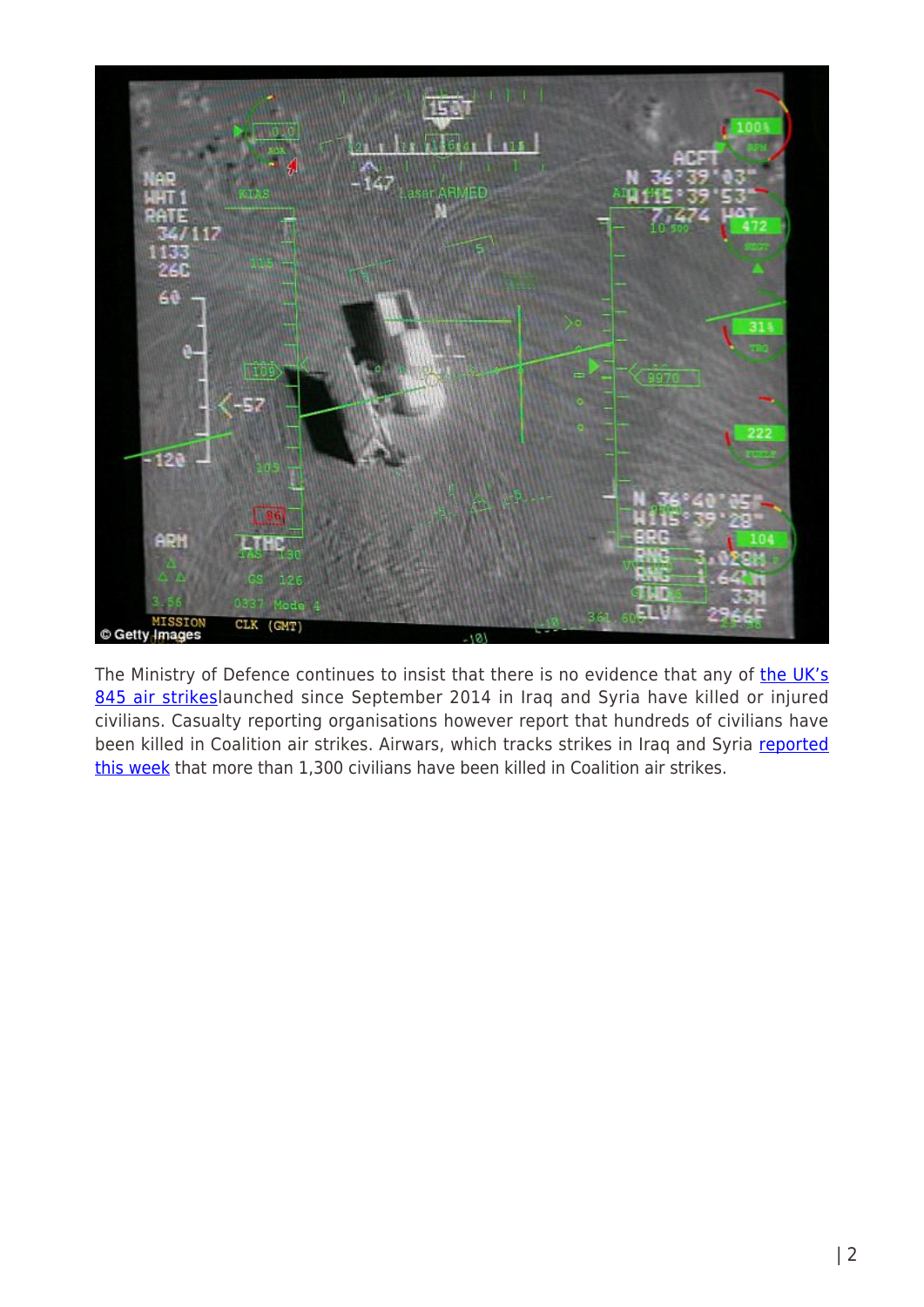| Target as described by MoD                          | Reaper<br>Drone | Tornado or<br>Typhoon | Total          |
|-----------------------------------------------------|-----------------|-----------------------|----------------|
| ISIL position/building                              | 38              | 59                    | 97             |
| Vehicle                                             | 41              | 13                    | 54             |
| Mortar or machine gun position                      | 10              | 82                    | 92             |
| Attacking group or terrorist group                  | 40              | 55                    | 95             |
| Armed pick-up truck                                 | 6               | 8                     | 14             |
| Armoured Personnel Carrier (APC)                    | q               | 13                    | 22             |
| <b>Engineering vehicles</b>                         | 10              | 12                    | 22             |
| ISIL complex or bunker or logistics hub             | 1               | 18                    | 19             |
| Heavy weapons (e.g. artillery or anti-aircraft gun) | 5               | 14                    | 19             |
| Storage compound or weapons cache                   | 11              | 9                     | 20             |
| ISIL Checkpoint                                     | 10              | $\overline{2}$        | 12             |
| Individuals laying IEDs/IEDs                        | 6               | 1                     | 7              |
| Vehicle-borne IED                                   | 13              | 3                     | 16             |
| IED factory                                         | 1               | $\mathbf{1}$          | $\overline{2}$ |
| Sniper                                              | $\overline{2}$  | 11                    | 13             |
| Barricades or defences                              | 1               | 3                     | 4              |
| Boat                                                | 1               | 0                     | 1              |
| Oilfield infrastructure                             | 0               | 16                    | 16             |
| Not given                                           | 0               | 2                     | 2              |
| Total                                               | 205             | 322                   | 527            |

## British drone and air strikes in Iraq and Syria 2015\*

\* Data from UK MoD's 'Update: air strikes in Iraq and Syria' web page

While there are likely to

be a large number of dynamic strikes during a conventional 'hot battlefield' situation such as that taking place in Iraq and Syria, that fact that only 5% of UK strikes are pre-planned is extremely surprising. As if to pre-empt questions, in its response letter the MoD argues that

prioritisation of providing close air support to partner forces on the ground can result in a high proportion of strikes being dynamic. The UK has some of the most capable air assets, which can result in the allocation of dynamic targets to UK assets, freeing up other nations' aircraft to prosecute pre-planned deliberate targets.

However our analysis of UK strikes in Iraq and Syria (from the MoD's regular updates) show that many of the strikes cannot be classified as close air support strikes.

## Deaths from dynamic strike

An important *investigation* published in last week's Washington Post illustrates clearly how dynamic strikes can kill civilians without those undertaking such strikes being aware of the impact on the ground. On 13 March 2015 US aircraft were sent to strike an Islamic checkpoint near Mosul, a dynamic targeting mission, according to a subsequent [Centcom](https://assets.documentcloud.org/documents/2653361/CIVCAS-Airstrike-Investigation-in-Al-Hatra-Iraq.txt) [repor](https://assets.documentcloud.org/documents/2653361/CIVCAS-Airstrike-Investigation-in-Al-Hatra-Iraq.txt)t.

According to the Washington Post, the pilots were about to strike the checkpoint when two vehicles stopped and those inside begin talking to the guards. The article goes on:

Running low on fuel and time, the pilots concluded that the people in the cars were allied with the militants and asked for permission to strike. After a brief discussion with their headquarters in Qatar, they got their reply: "You're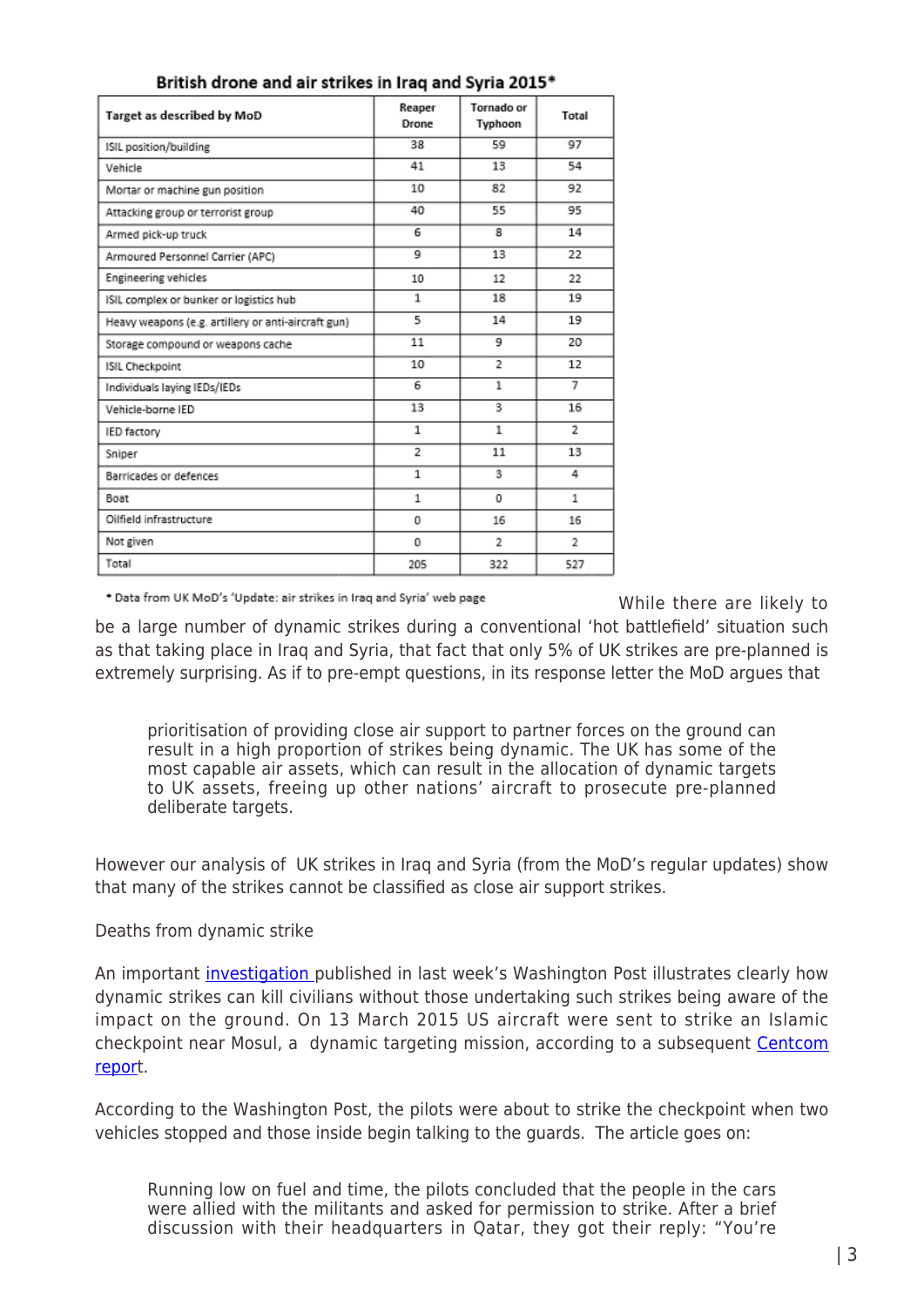cleared to execute."

The pilots later report that the guard shack was flattened, two vehicles destroyed and four enemy fighters killed.

Two weeks later however an email arrived at the US embassy from Raja'a Zidan al-Ekabee, an Iraqi woman who owned one of the cars, reporting civilian casualties and requesting compensation for her destroyed car. She had fled Mosul earlier and was paying a driver to undertake the dangerous job of bringing the car out of the area. Apparently the driver brought fleeing civilians along in the car which was travelling with a second car also filled with escaping civilians.

The US military investigated the report and, according to the Washington Post identified a "communications error" during the hurried conversations between the pilots and their headquarters. After reviewing the video, the US changed the final casualty count of the strike to "four enemy fighters and four civilians."

However the four civilian casualties accepted by the US under counts the actual number of civilian deaths. According to the [Washington Post](https://www.washingtonpost.com/politics/a-desperate-womans-email-from-iraq-reveals-the-high-toll-of-obamas-low-cost-wars/2016/06/09/3e572976-2725-11e6-b989-4e5479715b54_story.html?tid=sm_tw), which interviewed surviving family members (including a lieutenant colonel with the Iraqi police) and local officials, eleven civilians actually died in the strike, including five children, four women and two male civilian drivers. It should be noted that no compensation was paid to Ekabee. An email from the US military stated that she was not entitled to compensation as the car was destroyed in "combat activity." Separately, family members of the civilian victims did not as yet claim compensation.

Here in the UK, the bullish tone around the precision of UK air strikes and the lack of civilian casualties from UK strikes appears to be being modified. In his latest [quarterly statement t](https://hansard.parliament.uk/Commons/2016-05-24/debates/16052425000001/Counter-DaeshQuarterlyUpdate)o parliament on the campaign, Defence Secretary Michael Fallon argued that while the UK takes "very good care" to minimise civilian casualties, "in the messiness of war it is not impossible that there may be civilian casualties at some point". Later in response to questions, he accepted that "it will be more and more difficult to ensure that we avoid civilian casualties" in areas of intense fighting, a reference no doubt to the coming heavy strikes on Mosul and Raqqa.

While some will accept such casualties as the price 'we' (sic) have to pay to tackle ISIS, a brief read through the [hundreds of individual human stories of those killed in Coalition](https://airwars.org/civcas-2016/) [airstrikes](https://airwars.org/civcas-2016/) compiled by Airwars should give all serious pause for thought.

La source originale de cet article est [Drone Wars UK](https://dronewars.net/2016/06/15/foi-reveals-only-5-of-british-airstrikes-in-iraq-and-syria-are-pre-planned/) Copyright © [Chris Cole,](https://www.mondialisation.ca/author/chris-cole) [Drone Wars UK,](https://dronewars.net/2016/06/15/foi-reveals-only-5-of-british-airstrikes-in-iraq-and-syria-are-pre-planned/) 2016

Articles Par : [Chris Cole](https://www.mondialisation.ca/author/chris-cole)

**Avis de non-responsabilité** : Les opinions exprimées dans cet article n'engagent que le ou les auteurs. Le Centre de